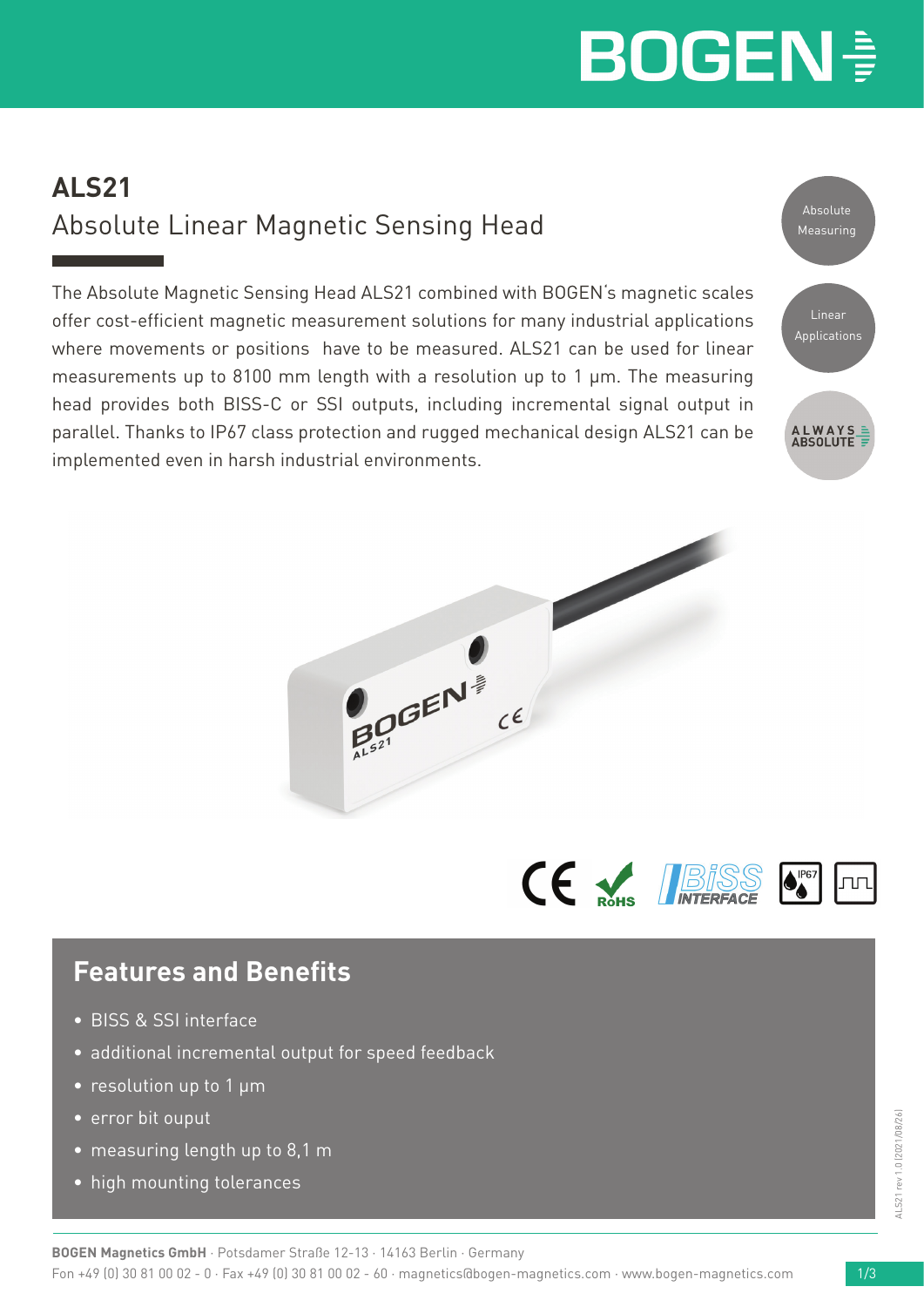#### **Specifications**

#### **Environmental Specifications**

| shock                       | 250 g, 6 ms acc. to CEI EN 60068-2-27    |  |  |  |
|-----------------------------|------------------------------------------|--|--|--|
| vibrations                  | 10 g, 5-2000 Hz acc. to CEI EN 60068-2-6 |  |  |  |
| protection                  | IP67                                     |  |  |  |
| operating temperature range | $-25^{\circ}$ C +85°C (-13°F +185°F)     |  |  |  |
| storage temperature range   | $-40^{\circ}$ C +100°C (-40°F +212°F)    |  |  |  |

#### **Mechanical Specifications**

| dimensions                                                               | see drawing                                             |  |  |
|--------------------------------------------------------------------------|---------------------------------------------------------|--|--|
| housing material                                                         | anticorodal, UNI EN AW-6082                             |  |  |
| electrical connection<br>Hi-flex cable M8 2.0 m or M12 8 pin inline plug |                                                         |  |  |
| gap sensor/tape                                                          | $0.10.6$ mm                                             |  |  |
| travel speed (mechanical)                                                | $10 \text{ m/s}$ max.                                   |  |  |
| measurement length                                                       | 8165 mm max. (measurement length = tape length - 55 mm) |  |  |

#### **Electrical Specifications**

| resolution                       | 50, 10, 5, 2, 1 $\mu$ m                           |  |  |  |
|----------------------------------|---------------------------------------------------|--|--|--|
| sensor accuracy                  | $±2 \mu m$ max.                                   |  |  |  |
| repeat accuracy                  | $±1$ increment                                    |  |  |  |
| output circuits                  | absolute: SSI, BiSS-C; incremental: NPN o.c. (AB) |  |  |  |
| position refresh (absolute)      | $33 \mu s$                                        |  |  |  |
| counting frequency (incremental) | see table below                                   |  |  |  |
| power supply                     | $+5$ Vdc $\pm 5\%$                                |  |  |  |
| power consumption                | 1 W max.                                          |  |  |  |
| protection                       | against short-circuit                             |  |  |  |
| <b>EMC</b>                       | acc. to EN 61000-6-2 level 3                      |  |  |  |

#### **Accessories**

| magnetic tape              | LMS2-A153-I2-W10-A40; article code 51246 / on reels; (essential accessory)                   |                             |                                     |  |  |  |
|----------------------------|----------------------------------------------------------------------------------------------|-----------------------------|-------------------------------------|--|--|--|
| cover tape                 | ADBD-S10x0.1-K0.13, stainless steel, 10 x 0.1mm, adhesive 3M9469, 0.13mm, article code 50318 |                             |                                     |  |  |  |
| set of end clamps (10 pcs) | K29-05.2, 13 x 10 x 2.5mm (L x W x H), article code 22283                                    |                             |                                     |  |  |  |
| connector                  | M128 pin mating connector, E-M12F8                                                           |                             |                                     |  |  |  |
| resolution code            |                                                                                              | max. travel speed $(m/s)^*$ | max. counting frequency of AB (kHz) |  |  |  |
| 50                         |                                                                                              |                             |                                     |  |  |  |
| 10                         |                                                                                              |                             | 350                                 |  |  |  |
|                            |                                                                                              |                             | 580                                 |  |  |  |
|                            |                                                                                              | 2.8                         | 580                                 |  |  |  |
|                            |                                                                                              |                             | 580                                 |  |  |  |

 $*$  min. edge distance = 0,25 μs (4MHz); double speed possible with reduced sensor accuracy ( $\pm$  4 µm)